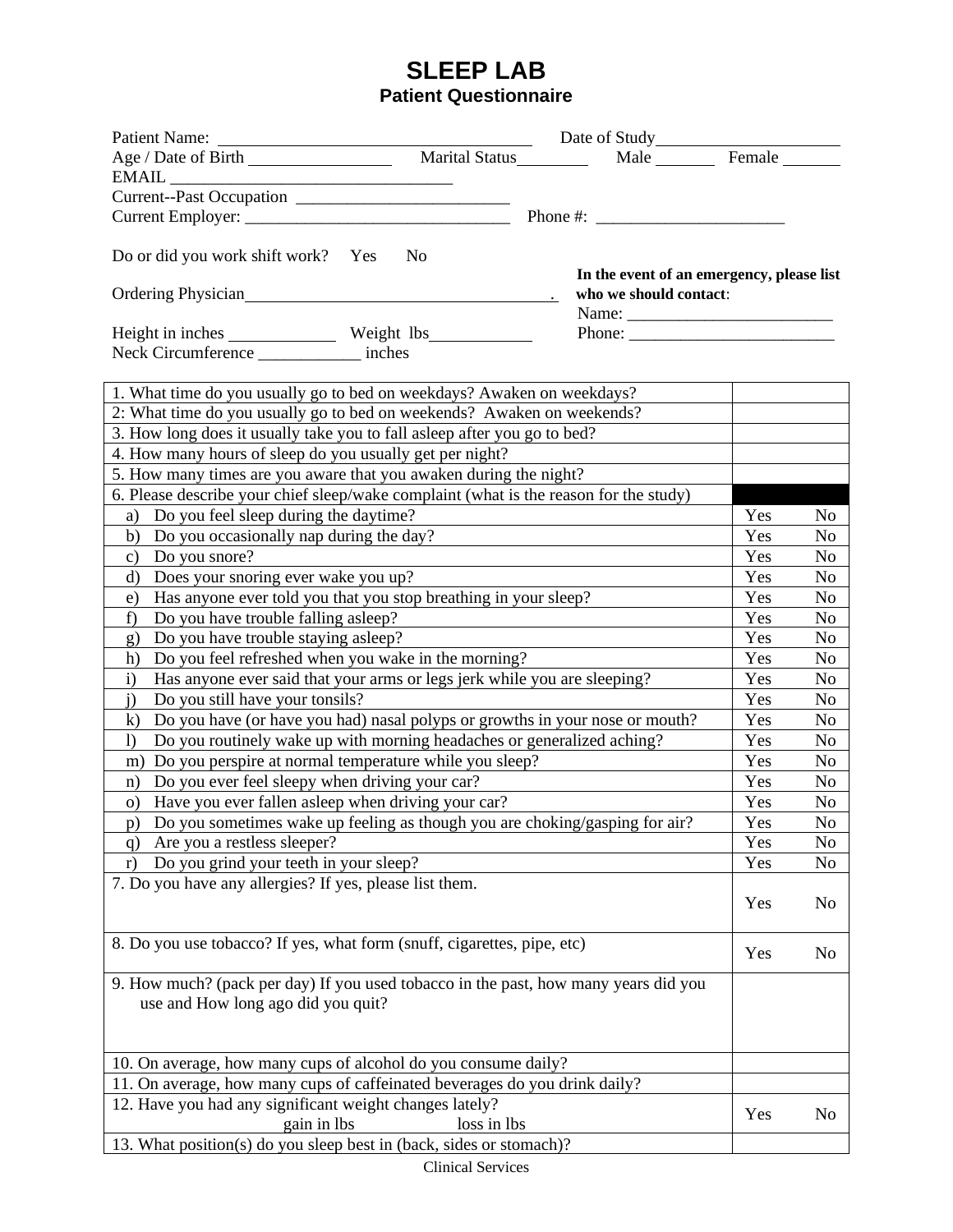| 14. How long do you feel as though you've had a sleep problem?                     |     |                |
|------------------------------------------------------------------------------------|-----|----------------|
| 15. Do you have problems with memory or concentration?                             |     | N <sub>0</sub> |
| 16. Do you walk or talk in your sleep?                                             |     | N <sub>0</sub> |
| 17. Do you have frightening dreams or nightmares?                                  |     | N <sub>o</sub> |
| 18. Do you have arthritis, joint or back pain or been diagnosed with Fibromyalgia? |     | N <sub>o</sub> |
| 19. Have you ever had a heart attack?                                              | Yes | N <sub>o</sub> |
| 20. Do you have a history of diabetes?                                             | Yes | N <sub>o</sub> |
| 21. Do you have a history of COPD?                                                 | Yes | N <sub>0</sub> |
| 22. Do you have any other medical conditions that we should be aware of?           | Yes | N <sub>0</sub> |
| 23. Have you ever had a sleep study in the past?                                   |     | N <sub>o</sub> |
| If yes, when? Where? Results?                                                      | Yes | N <sub>0</sub> |
| 24. Are you currently on any treatment for a sleep disorder?                       |     | No             |
| 25. Are you currently on Oxygen therapy?<br>If yes, how many liters per minute?    |     | N <sub>0</sub> |
| 26. Have you ever had a spinal cord or serious head injury?                        |     | N <sub>o</sub> |
| 27. Do you have nasal stuffiness?<br>If yes, for how long?                         |     | N <sub>0</sub> |

#### **Medication History - Please be sure to include any prescription, over the counter or herbal medication:**

| Name of Medication | Times per<br>Day | Reason | Physician |
|--------------------|------------------|--------|-----------|
|                    |                  |        |           |
|                    |                  |        |           |
|                    |                  |        |           |
|                    |                  |        |           |
|                    |                  |        |           |
|                    |                  |        |           |
|                    |                  |        |           |
|                    |                  |        |           |
|                    |                  |        |           |
|                    |                  |        |           |
|                    |                  |        |           |

Clinical Services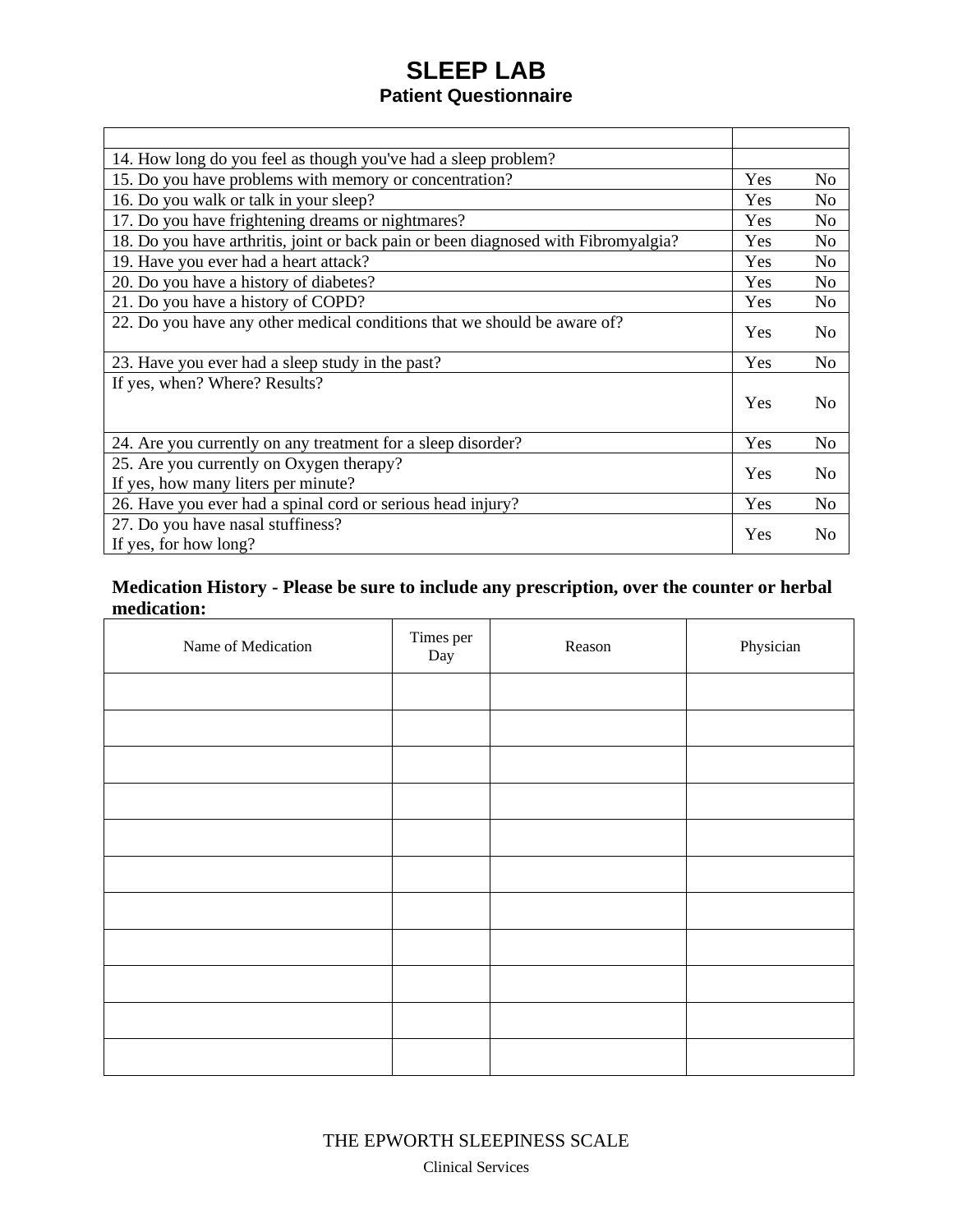How likely are you to doze off or fall asleep in the following situations in contrast to feeling just tired? This refers to your usual way of life in recent times. Even if you have not done some of these things recently, try to classify how these-situations would affect you by choosing the appropriate number. Use the following scale to choose the *most appropriate number* for each situation.

- $0 =$  would never doze
- $1 =$ *slight* chance of dozing
- 2 = *moderate* chance of dozing
- 3 = *high* chance of dozing

| <b>Score</b> | <b>Situation</b>                                               |
|--------------|----------------------------------------------------------------|
|              | Sitting and reading                                            |
|              | Watching television                                            |
|              | Sitting inactive in a public place (theater, work, park bench) |
|              | As a passenger in a car for an hour without a break            |
|              | Lying down in the afternoon when circumstances allow           |
|              | Sitting and talking to someone                                 |
|              | Sitting quietly after a lunch without alcohol                  |
|              | In a car, while stopped for a few minutes for traffic          |
|              |                                                                |
|              | <b>Total Score</b>                                             |